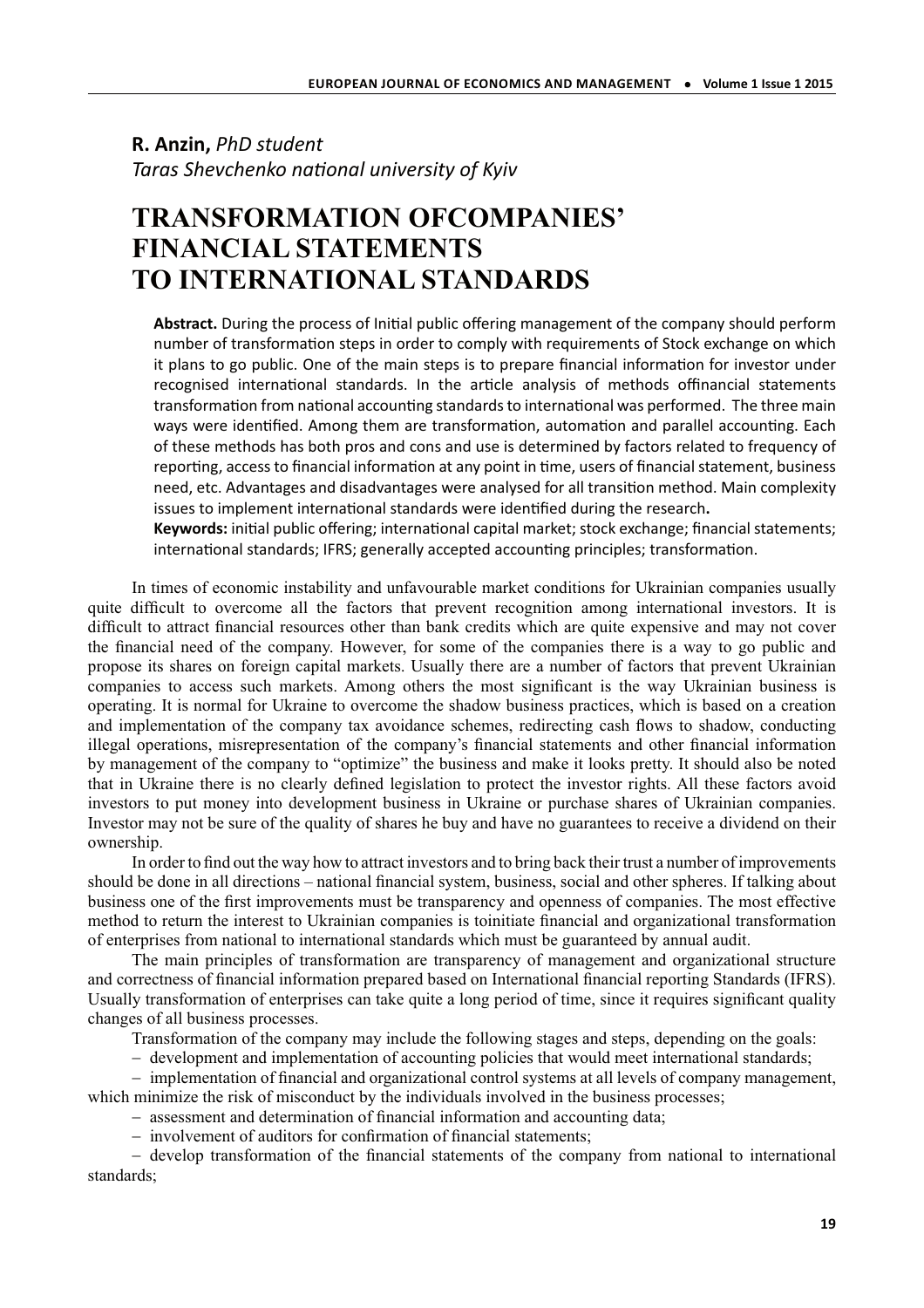− the research business environments and determine the characteristic features of the company and related information required for calculating the transformation adjustments;

− mapping of accounts in accordance with International Financial Reporting Standards and tables of compliance with the Ukrainian chart of accounts;

− clustering and classification of financial statements captions in accordance with international standards;

− definition of all company's related parties, the operations with which must be disclosed in the disclosures to the financial statements prepared in accordance with international financial reporting standards;

− disclosure of subsidiaries to be included in notes to financial statements;

− preparation of final financial statements according to international standards and the release of the final financial statements that will correctly reflect the financial position and give investors accurate information about its condition.

Ukrainian companies are stepping up working in this area due to the increasing integration of Ukraine into the international economic environment and the desire to attract foreign capital and investors. During the last years the growth of local markets and development of successful Ukrainian companies into large businesses groups lead management to the question about search for alternative ways of attracting financial resources. Among those ways are cooperation with international financial institutions and investors and access to international capital markets through private placements or IPO. These actions require from management among many other transformational actions reporting based on the International Financial Reporting Standards. This process is more active in large enterprises, such as the steel and engineering industries. Although there are some difficulties: the output of companies operating in these sectors requires perhaps a little more extensive training than usual. We are talking about fairly large enterprises, for which changes are fundamental. At the same time, small companies that do not need so radically restructure accounting and internal structure, can enter international markets earlier. Relatively small companies usually easier and faster switching to full-scale use of International Standards than bigger one.

Recently, many companies in Ukraine are switching to international financial reporting standards. However,most of them just on the way to understand pretty complicated International standards. Unlike to Ukrainian national accounting standards, which are very limited for management decisions, International Financial Reporting Standards (IFRS) designed to reflect real and objective information on the current financial position of the company. It should also be noted that the current standards in Ukraine are often changed and various changes are made by government. Such often changes are not good for company and are not predictable for investors. At the same time, international standards hardly changed, supplemented with explanations and only minor adjustments aimed at reducing the risk of biased reflection of financial information. Thus the application of such standards is better for Ukrainian enterprises, primarily to improve investment attractiveness.

In Ukraine was established the legal framework for companies wishing to implement international standards, only in 2011. For summary see the table below<sup>1</sup>.



**Fig. 1. Regulatory framework to apply IFRS in Ukraine**

<sup>1</sup> Закон про бухгалтерський облік та фінансову звітність в Україні 1999 *(Верховна Рада України). Офіційний сайт Верховної Ради України*. <http://zakon4.rada.gov.ua/laws/show/996-14> (2015, лютий, 06).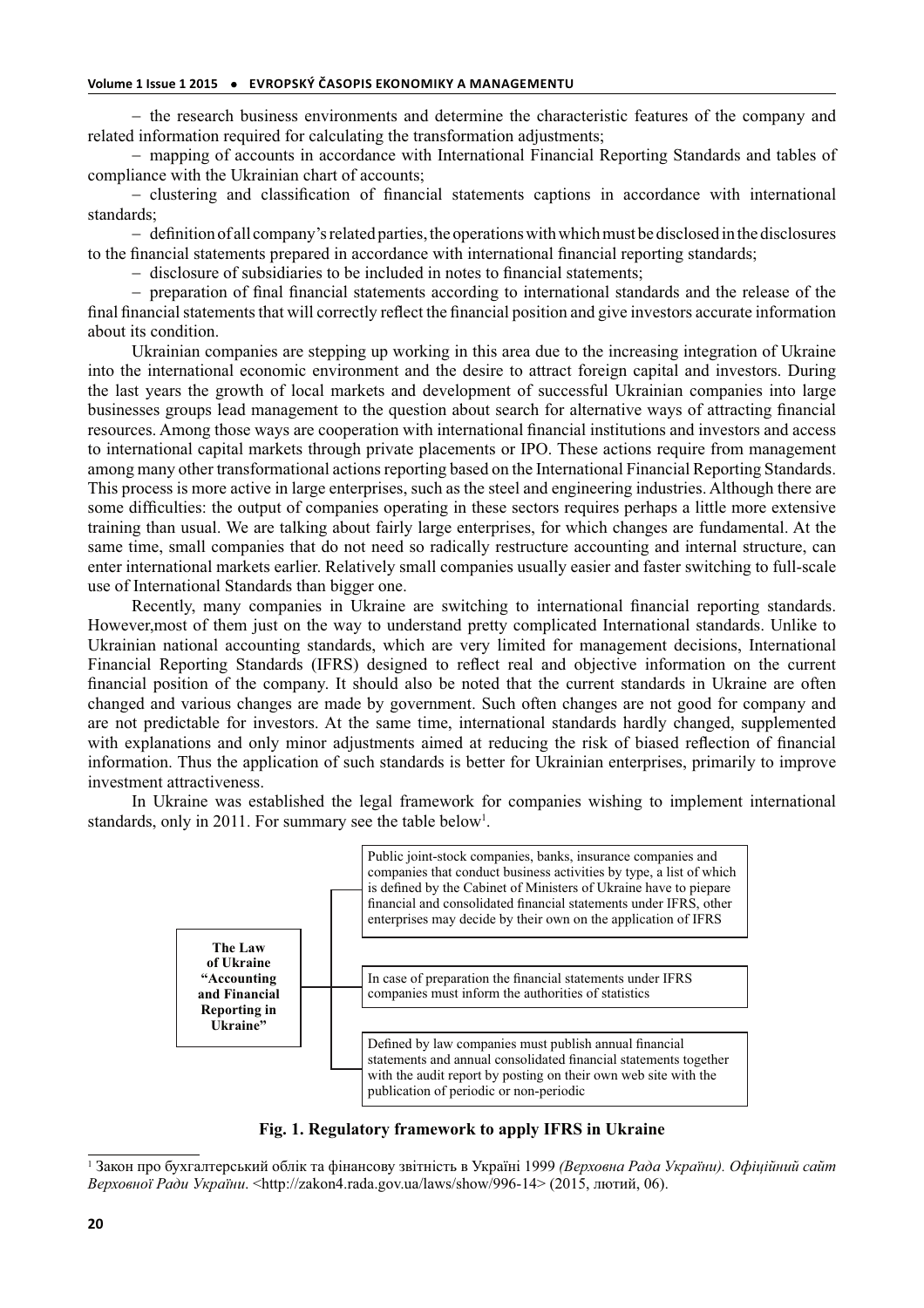Among the law specified entities that should carry the financial statements under international standards are the following – public joint stock companies, enterprises - issuers of mortgage bonds, mortgage certificates, bonds and certificates of real estate funds and professional participants of the stock market, banks, insurance companies and other financial institutions.

For other companies accounting according to international standards is not mandatory and is the choice of management. For companies that intend to enter the international capital markets one of the most important steps is to prepare financial statements according to international standards with the aim of further disclosure to potential investors.

There are several ways of how the company in Ukraine may implement International financial reporting standards.



**Fig. 2.Ways of transformation to IFRS** 

Each of the above described methods of transfer accounting to international standards may be used depending on the need and requirements of the company's management.

In modern financial literature there are mentioned number of advantages and disadvantages of going public by the company. Raising funds through open access to capital markets requires plenty of preparations, time and professionalism from management. On the other hand, company itself has to be ready for both organizational and financial transformation. One of the key points of transformation is changesin the form of company's ownership from privately owned to Joint Stock Company. Preparing company to these changes required from management a lot of professionalscepticism, knowledge and analytical skills. In general the management of the company can risequite significant amounts through initial public offerings, however there are number of risks which may lead to unsuccessful offering. Most of risks and market reaction may not be predicted before the first entering. The process of IPO depends on many external factors that are very difficult to forecast. Among these factors are the followings – market conditions, subjectivity of investors,operating conditions and business environment in those countries were company performs most of its operations, and many others, on which the management of the company has no influence.

For Ukrainian companies one of the main indicators of readiness to go public is willingness of the company's management to become fully transparent and disclose its financial performance. However, taking into account all disadvantages and challenges Initial public offering remains one of the perspective ways to raise significant amount of financial resources.Below are the general advantages and disadvantages for companies to go public.

Process of first entering the international capital market is multilateral and involved number of different third parties and professionals from several financial sectors. For successful issue of shares the company needs to attract few investment companies that will accompany and create the necessary conditions for the share issue process. One of the main steps is to find lead-manager which will coordinate the whole process of financial and organizational transformation, to meet the requirements imposed by international exchanges. In common lead-manager is one of the investments companies which has already performed few IPO's and has have enough experience to support company during the process of share issuance. It also searches for the best Marketplace to enter and minimum number of investors which are willing to purchase company's stock.

Other important member is underwriter - investment bank, which purchases most of the issue with a view to resale them to investors. Underwriter guarantees that the company's shares will be purchased and minimize the risk of low demand in the first days of issuance.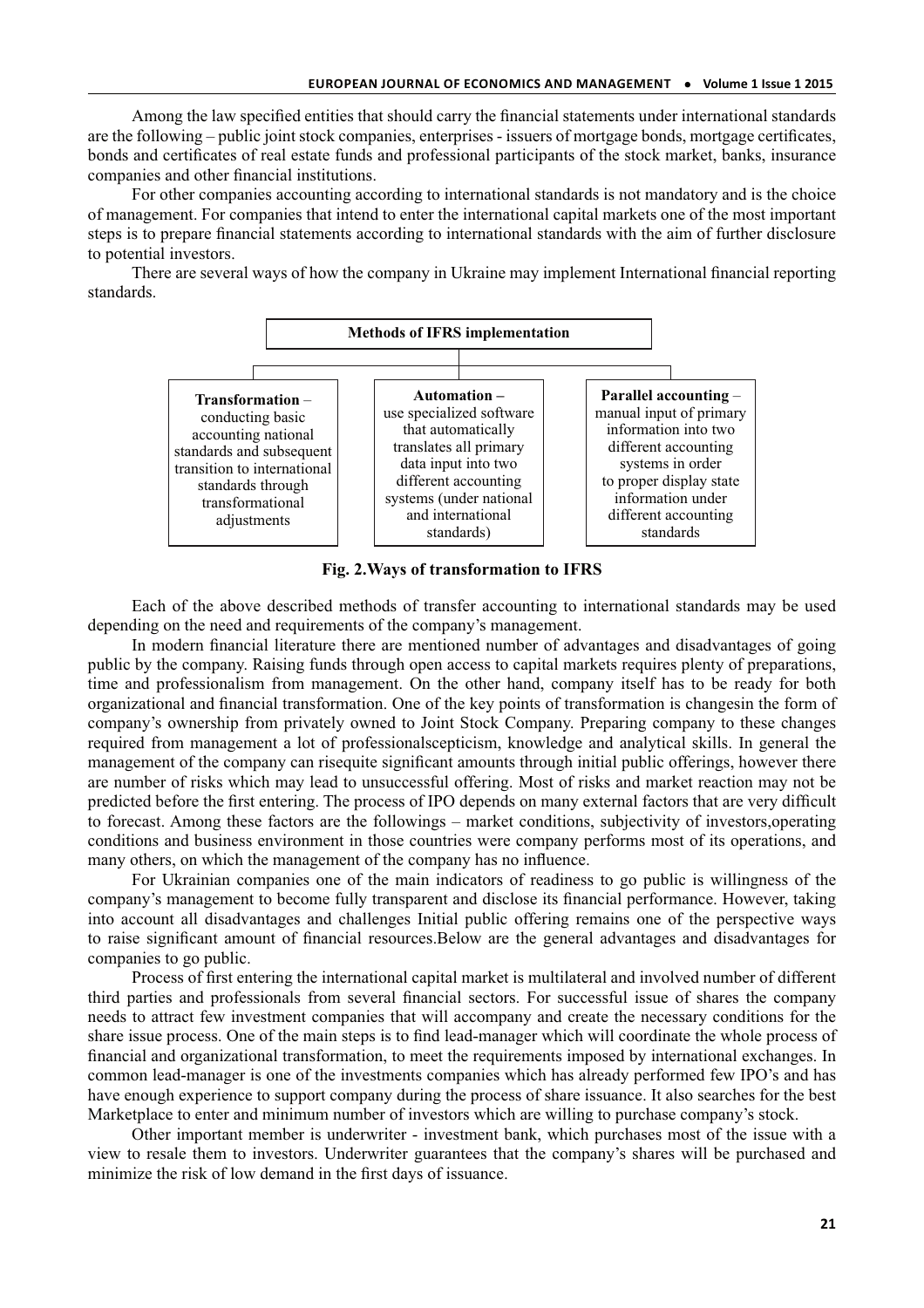| <b>Benefits</b>                                                                                                                                                       | <b>Shortcomings</b>                                                                                                                          |
|-----------------------------------------------------------------------------------------------------------------------------------------------------------------------|----------------------------------------------------------------------------------------------------------------------------------------------|
| Opportunity to attract more funding at a lower cost<br>compared to other sources of financing (bank loans,<br>leasing, borrowings etc.).                              | Significant cost of initial public offering (immediate)<br>listing price, commission agents and other charges<br>and fees).                  |
| Effective control over the operations of the<br>company as there are new supervisory bodies in the<br>company; annual international audit of financial<br>statements. | Increasing pressure on the company's management;<br>strict terms of financial reporting, which must<br>comply to<br>international standards. |
| Increase liquidity through diversification of<br>ownership.                                                                                                           | Increased risk of lawsuits from shareholders.                                                                                                |
| Access to the secondary market, and ability to<br>re-issuance of shares (secondary placement (SPO).                                                                   | Increase in requirements forprofessional<br>management.                                                                                      |
| Improve the company's reputation.                                                                                                                                     | Complexity of the corporate structure of the<br>company.                                                                                     |

## **Advantages and disadvantages of IPO for Ukrainian companies**

Among other parties involved into the process are consultants which will help management to reorganize the company and implement international standards and prepare financial statements according to IFRS or other generally accepted accounting principles that must be audited by recognized accounting firm. Regardless of the size and stage of development, the company at the beginning of the implementation of IFRS should decide on a plan and clearly distinguish all stages of the process - to start with the transformation of the existing reporting according to international standards or to establish a full new accounting based on selected international standards.

During the process of transformation from national accounting standards to international management of Ukrainian companies should focus on most challenging issues and standards which significantly vary from IFRS. Generally management miss a lot of important information that is not as important to national accounting standards. Among them are

− the stages of construction and production processes;

− cost of marketing activities and correct allocation of such expenses to captions of profit and loss accounts;

− correct accounting of sales / procurement, especially deduction of discounts and other expenses which reduce revenues;

- − disclosure of purchase commitments;
- − information on related to business operational risks;
- − disclosure of bad debt and ability to create respective provision.

The method of transformation of financial statements compared with the transition of reporting to international standards has both advantages and disadvantages. Among the main advantages is ease of use. It requires less financial resources as well as professional staff. At the same time this method also has significant shortcomings. Typically, the transformation is done on a quarterly or annual basis. Accordingly, obtaining information at intermediate stages is not possible.

Transformation of financial statements typically associated with the use of spreadsheets for transformation. In this transformation table (so called working financials) information obtained under national standards is transferred to international standards by applying number of transformation adjustments. In general this table is done manually by responsible financial reporter which leads to increase in risk of errors. On the other hand, if the company maintains detailed management accounting and there is no need to provide international reporting of financial statements on monthly or quarterly basis, then the transformation of financial statements is one of the best practices to switch from national to international standards. Although it seems less technical and correct, than implementing parallel accounting, this method can be used as an intermediate step for large businesses or become a permanent practice for small companies.